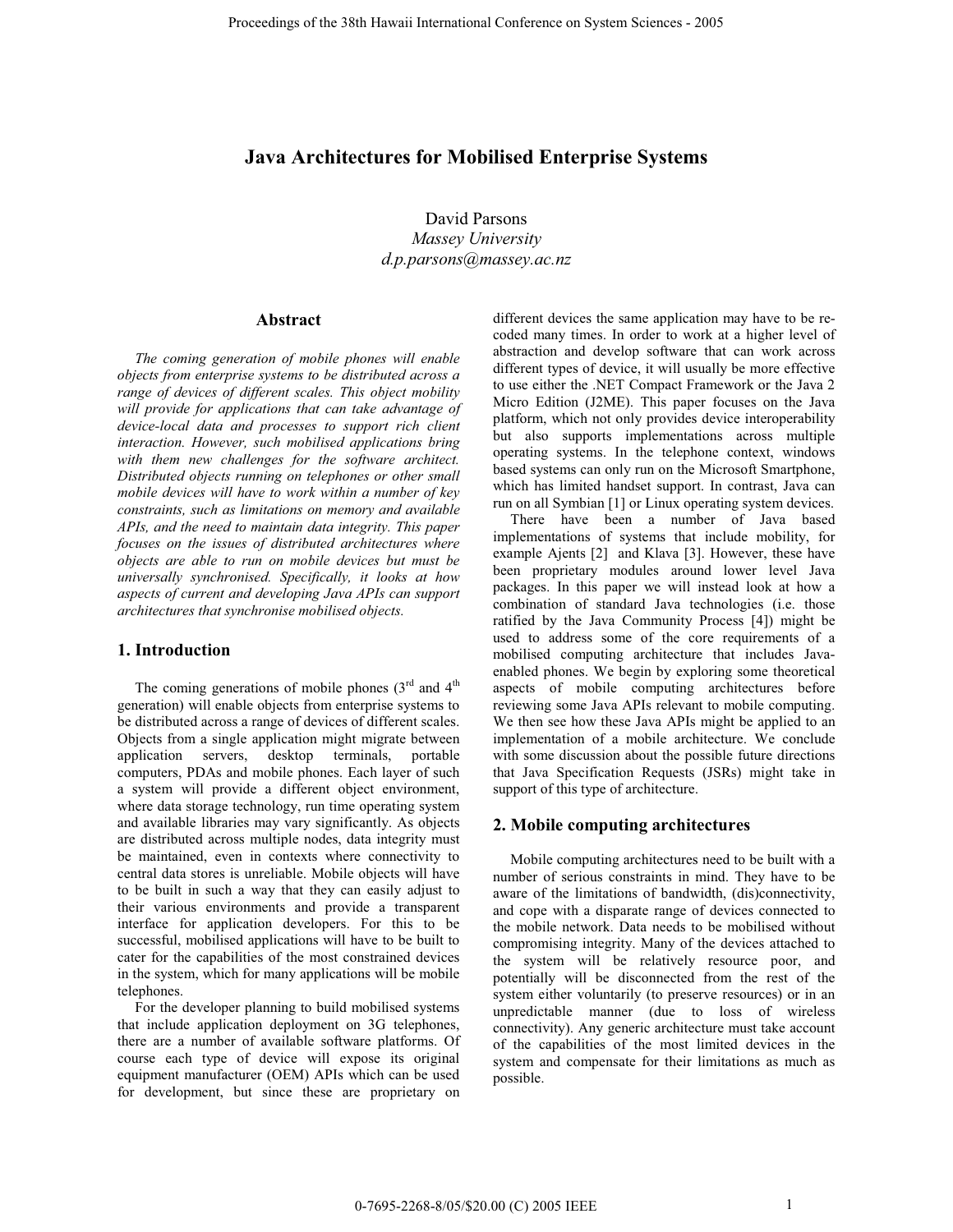A number of systems have been developed to explore architectures that can meet these various constraints and requirements. Pitoura and Samarso [5] and Jing et al [6] survey a range of these systems, in particular Bayou [7], Odyssey [8] and Rover [9], and explore a number of their features. The most common themes among the mobilised architectures described can be summarised under the general headings of proxy (agent) roles, knowledge representation and transaction management.

Intelligent agents can act as proxies either on the mobile client, the central server or both. These can provide a number of services such as queuing messages or asynchronous remote procedure calls to buffer partially disconnected communications. Client side agents can also be responsible for background pre-fetching into the mobile object cache. In peer to peer systems, agents can be responsible for providing services that require lightweight server implementations on mobile devices. The agent can intercept requests for services and start (and stop) the appropriate service as required. It should be made clear that in this context, although the agents are working within a mobile system, they are not themselves mobile, since mobility is an orthogonal property of agents. Rather, they act as stationary agents, fulfilling the mandatory properties of being reactive, autonomous, goal driven and temporally continuous [10].

Knowledge representation is necessary to enable agents to successfully limit the degree of data transfer without causing excessive cache misses on the mobile device. A degree of intelligence about the mobile objects in the system is therefore required on the part of agents to be able to make sensible decisions about what elements of data should be moved between client and server at a

given time. This encompasses aspects such as *differencing* (i.e. only updating the changed parts of mobile objects) *hoarding* (preloading, perhaps by using known queries or keys) and *filtering* (e.g. providing low fidelity data from high fidelity sources, such as using a monochrome image rather than a colour one). In some cases, knowledge about the structure of the object being transmitted can enable customised approaches, such as the caching of directory data described by Cohen et al [11]

The transfer and synchronisation of data in a mobile architecture requires sophisticated transaction management. Transactions in mobilised architectures are by their nature distributed, but can also be long running and can potentially overlap. Since pessimistic transactions are likely to lead to unacceptable performance, some form of optimistic locking is almost certainly a requirement. However, regardless of optimizing policies (e.g. [12]) such locking strategies almost always result in conflicts between concurrent transactions and subsequent transaction rollbacks, or alternatively a system must provide some form of conflict resolution mechanism as an alternative to a 'winner takes all' scenario. In addition to conflict resolution rules, systems can also take advantage of push technology, for example databases can broadcast hotspots where data is frequently updated, and client side agents can use filters to tune to hotpots of interest within a broadcast. Server side agents can potentially work with database servers to target their client agents in a point to point fashion by being aware of the contents of their remote caches. Thus a combination of point-to-point and publish-subscribe push mechanisms can be used to attempt to keep client data in synch with



**Figure 1. Components of a mobile architecture**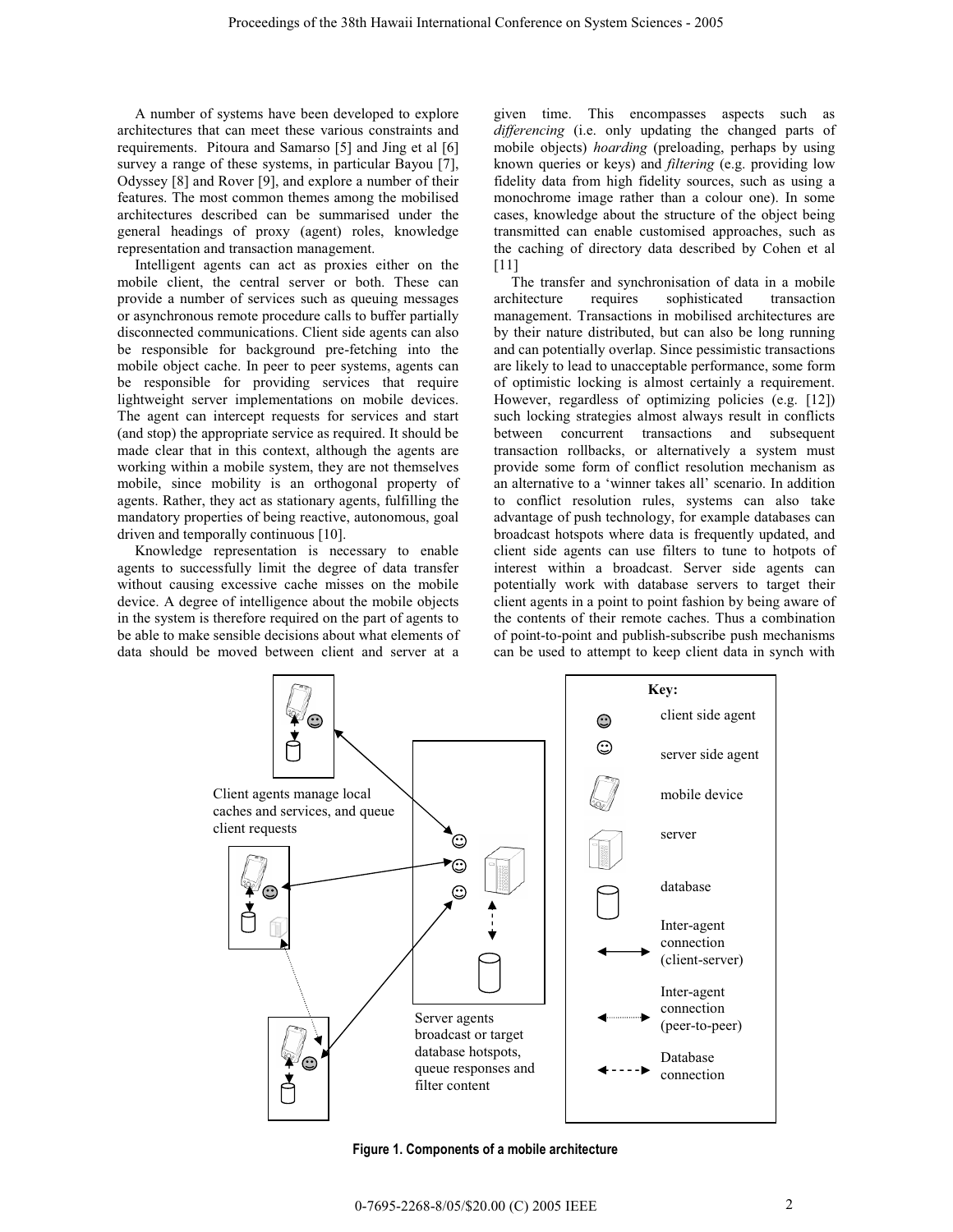server data. Figure 1 summarises the key features of a mobilised architecture that encapsulates many of these approaches.

Many of the systems that have previously been built to explore mobile architectures have been developed using a variety of languages and tools. For example Rover applications are developed using a combination of C, C++ and Tcl and Bayou is essentially based on extensions to Unix. However, any system that hopes to provide interoperable cross platform frameworks needs to be developed using a language and associated tools that support these requirements. The most appropriate current technology to achieve this objective is the Java language, given its 'write once run anywhere' philosophy [13].

## **3. The Java 2 Platform**

Given the various requirements of a mobilised architecture, which spans devices ranging from large servers to small mobile devices, a Java implementation will need to leverage many APIs from across the Java platform. The Java 2 platform is divided into three editions; Java 2 Standard edition (J2SE), Java 2 Enterprise Edition (J2EE) and Java 2 Micro Edition (J2ME). The reason for this separation of editions is that the range of possible Java operating contexts, and the APIs to support them, is so wide that a single set of standard APIs for all types of application and architecture would be excessively large and would include much redundancy. The number of optional packages that spanned all types of system would also be very large. The standard edition is itself divided into core Java (all the fundamental APIs) and desktop Java (the rich client APIs), while the enterprise edition is essentially a superset of the standard edition core. All of the APIs of the standard edition could conceivably be used in enterprise development, and both can use a standard Java Virtual Machine (JVM). The Micro edition, however, comprises various subsets of the core with many additional specialised APIs, and requires customised JVMs.

### **3.1. The Java 2 Micro Edition (J2ME)**

Many mobilised systems (e.g. [14]) are based primarily on the centralized services of large scale application servers using the J2EE APIs, with thin mobile clients using HTTP / WAP connections. However, to fully implement the types of system described in figure 1, it is essential that the mobile devices host rich clients. In this context, it is necessary to run J2ME on the mobile devices to support features such as data persistence, data synchronisation, push technology and messaging. In contrast to the other two Java editions, the micro edition has a special set of requirements because the range of devices that it covers, from tiny embedded systems to pocket computers, is too diverse to enable a single set of APIs to suit all requirements. In addition, the standard JVM is too big for most micro devices, so special JVMs have to be provided for different devices. To cater for this range of devices and requirements, the J2ME architecture provides for a combination of configuration and profile layers that enable particular implementations to be targeted to a given size of device and a suitable API set. In addition, a given device may expose native APIs that can be leveraged by an application specific to that device and, particularly of interest for this paper, optional Java APIs (Figure 2).





In the J2ME architecture, the JVM will be customised for the particular operating system and device, and will support a configuration that defines the minimum set of available JVM features and class libraries for a specific category of devices (e.g. those with very small memories). The profile layer defines the set of application programming interfaces (APIs) available for a particular family of devices (e.g. PDAs, telephones, embedded processors etc.). The only requirement of the target platform is that it must provide a minimal operating system to run the JVM. The optional APIs provide for specialised services to support application specific requirements, such as web services, multi media or data synchronization.

#### **3.2. J2ME configurations and profiles**

J2ME configurations specify the minimum requirements for memory, Java language features, VM support and runtime libraries and do not include any optional components. There are two defined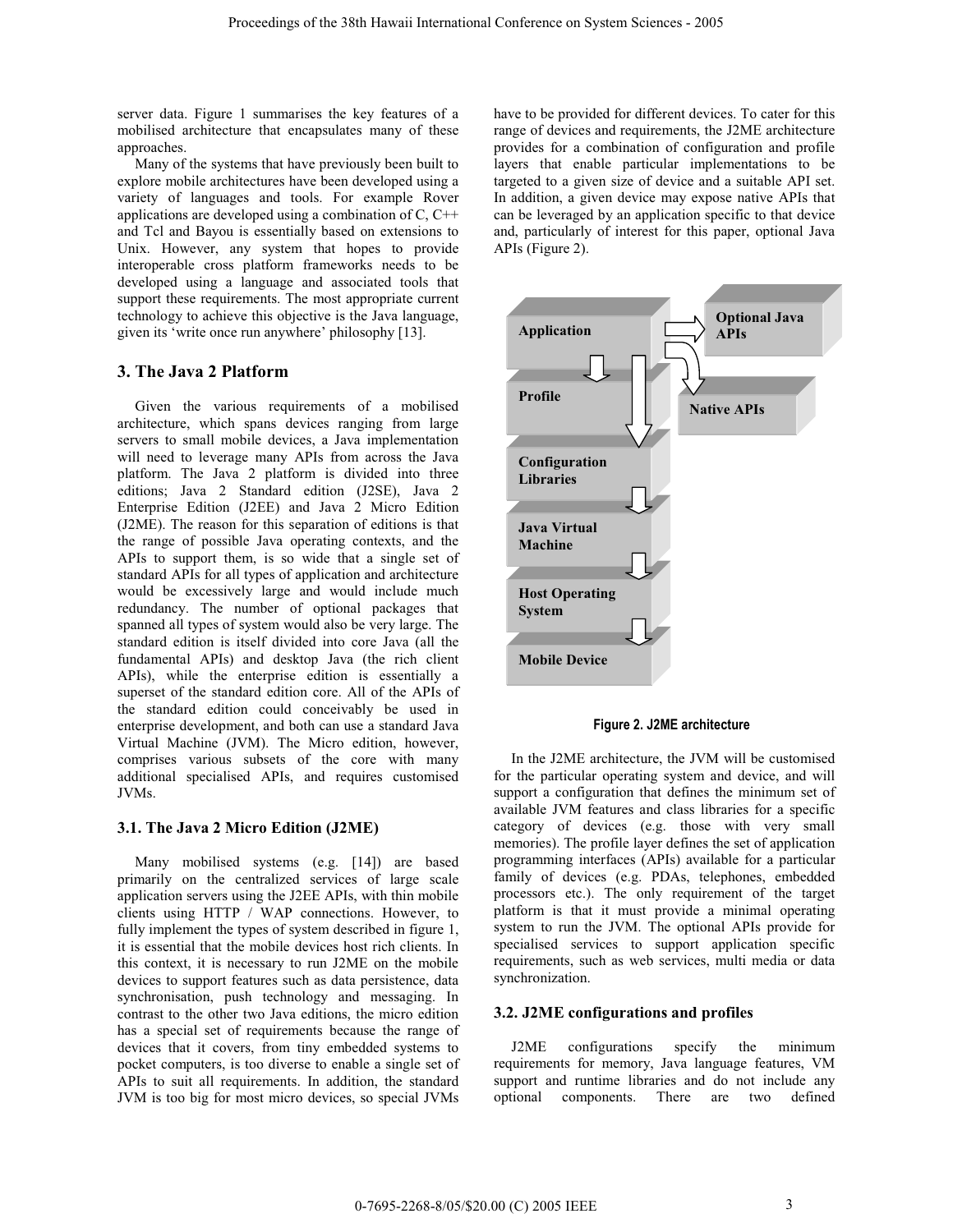configurations, the Connected Device Configuration (CDC) and the Connected Limited Device Configuration (CLDC). These are published as standard specifications as part of the Java Community Process (JCP). PDA style mobile devices will typically support the CDC, whereas for mobile telephones, CLDC is the relevant configuration

The CLDC requires a very small virtual machine that does not have to comply with the full JVM specification, nor does it have to support the complete Java language specification. API support is limited to a selection of classes from the java.lang, java.lang.ref, java.io and java.util packages, along with the Generic Connection Framework (GCF) classes in the javax.io.microedition package. These limitations can, of course, impact on how mobile architectures can be implemented.

J2ME profiles are supported by a specific configuration, and are used to provide functionality specific to a family of devices, vertical market or industry. Applications may have access to more than one profile API at runtime so that they can be combined in appropriate ways to provide an API set that is geared towards a specific application requirement.

The key profiles for mobile phone development are the Mobile Information Device Profile (MIDP) which provides for interactive applications with graphical interfaces and persistent data, and the Wireless Messaging API (WMA) which supports short messaging. The MIDP and WMA profiles are core components of the Java Technology for the Wireless Industry (JTWI) specification, which aims to provide a standard API set for the mobile phone market. JTWI also includes a conditional (optional) component, the Mobile Media API (MMAPI). In addition, there are further optional J2ME APIs that are either currently available or being developed as part of the JCP. These include, among many others, the Location API, J2ME Web Services and the Data Synch API. These optional APIs can be installed on mobile devices in whatever combination is required for a given application, providing, of course, that the actual implementations of the specifications can be provided with a small enough footprint to work within the constraints of a given device.

Many of the most challenging features of a mobilised architecture relate to the distribution of persistent data and its synchronisation. To address these issues, we need to build an appropriate persistence layer that can be applied across all nodes of a mobilised system and integrate into it an appropriate synchronization mechanism. In this paper we suggest that the Java 2 platform can provide us with the tools to address both of these requirements, using Java Data Objects (JDO) and Java Data Synch respectively, though further work needs to be done on enabling these specifications across mobile architectures and integrating them with J2ME systems. In particular, JDO implementations will need to be tailored for small devices to enable a mobile, distributed object model.

### **4. Java persistence and JDO**

Java provides a number of standardised options for object persistence, but not all of these can be used in all three editions of the Java 2 platform. For enterprise level systems, a separate database management system is a requirement, which can be mapped to an object model via various Java APIs. J2SE supports object persistence through serialization (to flat files or into database columns) and JDBC (for mapping to relational databases), while the enterprise edition adds entity Enterprise Java Beans (EJB) as a persistence mechanism. The problem for mobile systems is that some configurations of J2ME do not automatically support any of these persistence mechanisms, since the CLDC includes only a very limited set of classes from the java.io package (no file or object readers or writers). As an alternative set of APIs, MIDP provides its own set of APIs (the Record Management System), analogous to flat file storage, in the javax.microedition.rms package. The RMS comprises variable length record stores, each of which is a collection of variable size binary data records. Each record store has a unique name, and each record within a store has a non-reusable integer index that acts as a primary key. A record store is only accessible to the MIDlet (MIDP application) that created it. Although individual operations on a record store are atomic, there is no transactional support apart from a version number that can be used to support manually implemented locking strategies. This mismatch between persistence APIs on mobile clients and servers can be problematic if we are trying to distribute a persistent object model across all types of node in a mobile architecture. Fortunately, Java provides another option for object persistence, the Java Data Objects (JDO) specification. This is an optional component of the standard edition that can also be used in enterprise development via the Java 2 Connector Architecture. Importantly, JDO can also be used in a mobile environment, and in fact it is a recommended persistence technology for mobile devices [15]. JDO can be a very useful tool to encapsulate a distributed object model, because we can use its APIs to render transparent the different underlying data stores being used on different nodes, and encapsulate services such as data synchronization. At present, there are no implementations of JDO for JTWI devices but there are several that will work on PDAs. JDO implementations based on MIDP RMS have been explored (e.g. [16]) and will be available at some point, though due to the limitations of MIDP they may be only API based and not include runtime metadata.

### **5. Java data synchronization**

If wireless networks were free to use, had infinite bandwidth, had very high quality of service and universal coverage then mobile devices would be able to maintain data integrity as easily as desktop clients of remote databases. However, due to the limitations of the infrastructure that exists now, and is likely to exist for a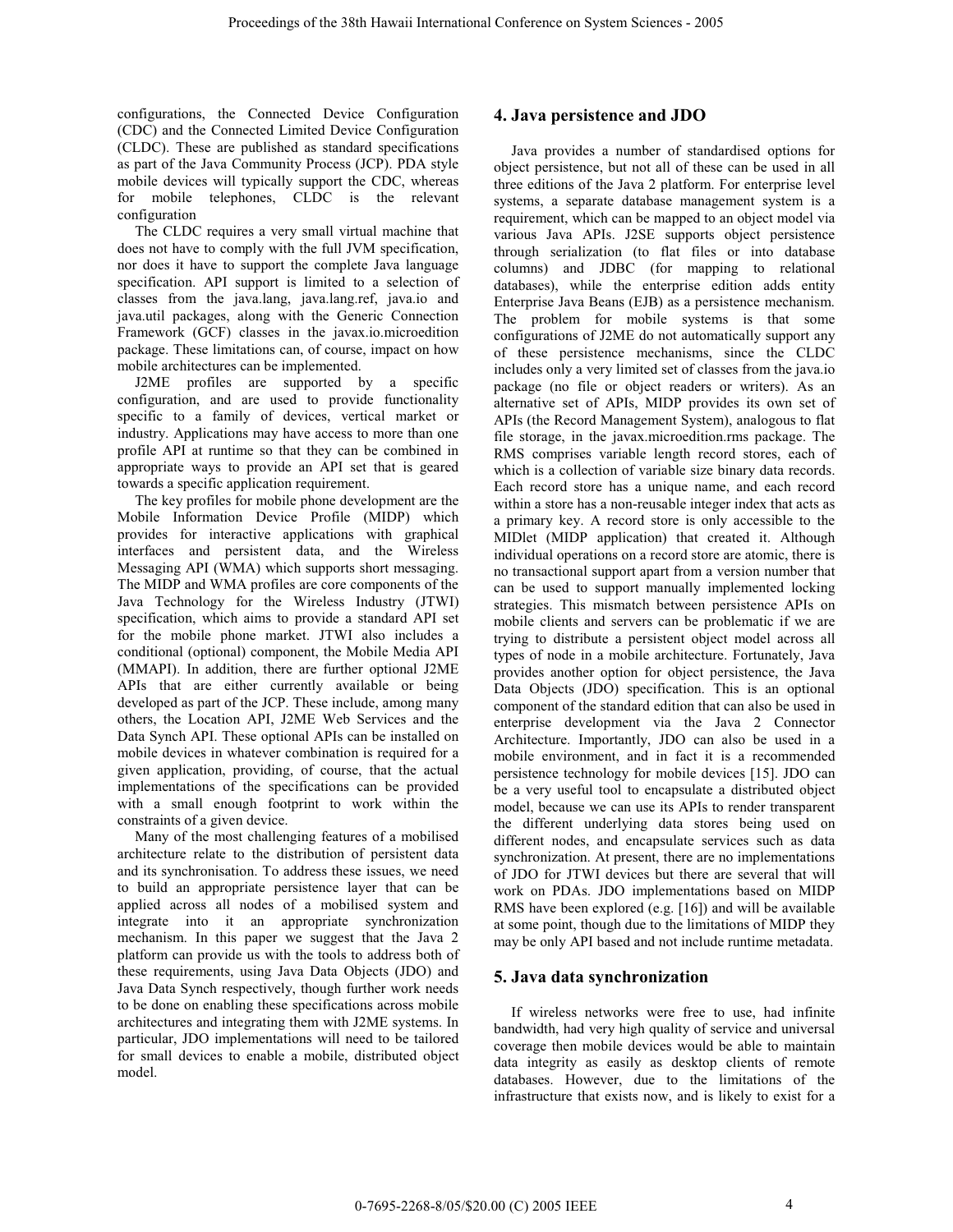long time into the future, there will be a need to synchronize data between mobile clients and database servers after a period of disconnected operation. Synchronization is a key enabler for interactive networked applications, since most enterprise applications are data centric.

There are many propriety products that provide data synchronisation, and there have also been some concerted efforts to standardise these protocols, such as the OMA (Open Mobile Alliance) data synchronization working group and the SynchML initiative, which joined forces in 2002. SynchML was founded by Ericsson, IBM, Lotus, Motorola, Nokia, Palm, Psion and Starfish to release an open data synchronization protocol to ease data exchange across networks, platforms and device types [17]. SynchML has been adopted by a wide range of vendors. For example Pointbase, one of the main vendors of mobile databases, is SynchML compliant. SynchML is XML based, supports a range of data transport protocols such as WSP (WAP Wireless Session Protocol), HTTP, OBEX (Bluetooth, infra-red), and addresses the resource limitations of mobile devices. This means that the protocol is designed to fit within the memory footprint of devices such as mobile phones. To support this ability, data can be exchanged using a binary format (WBXML) to reduce both the memory required and the load on processor resources.

From the Java perspective, the key synchronization component is Java Specification Request (JSR) 230, the Java Data Synch API. This API is intended to enable mobile applications to synchronize their local application specific data with corresponding server side data, replicating any changes made to the data on either client or server. It is built primarily on existing industry support for a universal standard for data synchronization, so it is unsurprising to find that many members of the expert group (including the mobile phone manufacturers Motorola and Nokia) are also members of OMA/SynchML. Like all Java APIs, the intention of the Java Data Synch API is to provide a high level API though a generic interface to the whatever data synchronization implementations are actually being used by the system devices. The specification provides Java interfaces while vendors will provide implementation classes to synchronize data via underlying protocols (either native or Java based). SyncML Data Synchronization is one of these underlying protocols, and the specification will be based on this and other existing mobile data synchronization frameworks.

The Data Synch API is planned as an optional package within J2ME that could be used with either CLDC or CDC. This means that it could be used with MIDP on small mobile devices. The expert group was formed in October 2003, and there are currently 16 members, with the specification request being led by a representative of Siemens AG. It is expected that the specification will be adopted by the Java Community Process by early 2005. With a Java Data Synch API in place, a mobile JDO

implementation could encapsulate data synchronisation behind a mobile object model.

# **6. Integrating broadcast and point to point messaging**

To support the distribution and synchronization of data across multiple devices, support for messaging triggers is required to signal when data updates are due. Both broadcast and point to point messaging can be implemented using push technology, which provides the ability to push information to a device without that information being specifically requested, enabling live, transparent updates to applications and data. A fairly basic example of this is already provided with WAP push technology. The more sophisticated push support in MIDP enables us to send a message to a running application, trigger an application update, provide user alerts, send data, notify listeners or start an application using the Application Management System (AMS). The original MIDP specification (version 1.0) was lacking in support for push services, providing only HTTP based connectivity, which is a client-server request-response mechanism. Using HTTP, it is not possible to push data since the initial message must always be a request to the server, i.e. it must be client initiated. Bonnet at al [18] noted that this limitation precluded any peer to peer communication in their Message Board Client system. Similarly, Roth and Unger [19] report how the lack of such facilities, along with limited server socket support in an early version of the Java-integrated Waba platform, led to excessive dependency on client initiated communication in their QuickStep system.

To provide for a richer set of connectivity options and overcome these types of issues, push support was included in the MIDP version 2.0 specification. Push connections in MIDP may be implemented using Transmission Control Protocol (TCP) sockets or User Datagram Protocol (UDP) datagrams [20]. Such technologies allow servers to push data to clients, and also enable peer to peer two-way Java based communications. The various architectural components are shown in Figure 3.

Due to some optional features of the specification, it is difficult to guarantee which particular connection types might be supported by a given mobile phone. An alternative way of supporting push is to use the Java Wireless Messaging API (WMA) component of JTWI, which includes a Short Message Service (SMS) point to point and Cell Broadcast SMS (CBS) publish subscribe push option. Since SMS is now a standard feature of mobile phones, this type of connection is virtually guaranteed to be available on a 3G phone.

Regardless of the underlying communication mechanism being used, the MIDlet handles pushed connections using the push registry. Figure 4 shows the main features of the MIDP push registry, comprising a simple API and two types of push events; inbound connections and timer alarms. Timer alarms enable an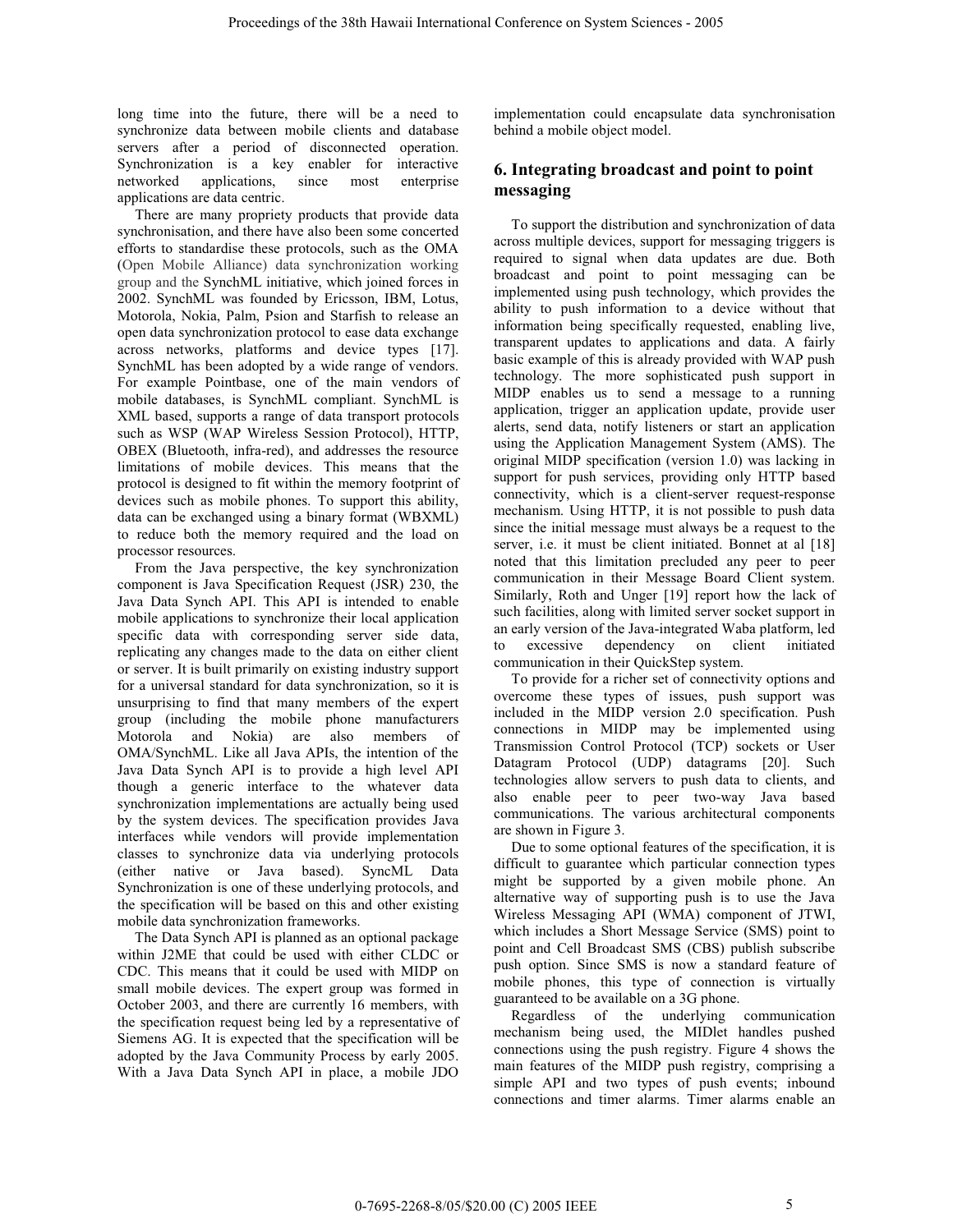

**Figure 3. Components of a mobile application** 



**Figure 4. The MIDP push registry** 

application to be started or updated on a timed basis. This does not require any external connection, so the source of the push event comes from the device itself. In contrast, inbound connections enable an application to be started or updated from an external source, which may be a peer (i.e. another mobile device) or a server side application. Since the wireless messaging API is slated to be available as part of J2SE via the Generic Connection Framework optional package [21], and the Server API for Mobile Services is also likely to be available soon, desktop or server based systems can be developed to provide the control framework for push-enabled application services.

In our mobilised architecture, timer alarms could be used to monitor the mobile cache for hoarding, while inbound connections could be used to trigger updates broadcast from servers or sent point to point by server side agents.

# **7. Applying a Java services stack to a mobile architecture**

In this paper we have reviewed both the components of a mobilised architecture and a number of Java APIs. In this section we will draw the two together to see where Java can be applied to a mobile architecture.

From Figure 1, we can see that the key components of our architecture are the agents, with the database components being a core feature. Assuming that the mobile devices in the system are Java enabled, the client side agents can make use of the MIDP APIs, in particular the push registry, to meet their requirements. The push registry can be used to trigger agent activity in managing the mobile cache. The agents will need to be integrated with the persistence layer to make this work effectively, so it is likely that the JDO persistence layer will encapsulate some agent activity. The persistence agents will be able to utilise the Java Data Synch APIs to manage the cache. The push registry can also be used to trigger request for mobile server connections by peer devices. Once a need has been identified for data download the agents can use HTTP connections to use services from J2EE APIs such as servlets, JSPs or web services

On the server side, agents can again use the JDO and Java Data Synch APIs to manage distributed data. In addition, server side push can be implemented using the Wireless Messaging APIs, as specified for the standard edition of Java, and of course the general features of the Java 2 Enterprise Edition. For example, server side agents could be plugged into the servlet filter layer of an enterprise system to pre-process HTTP client-server interaction. The Java services stack is outlined in Figure 5.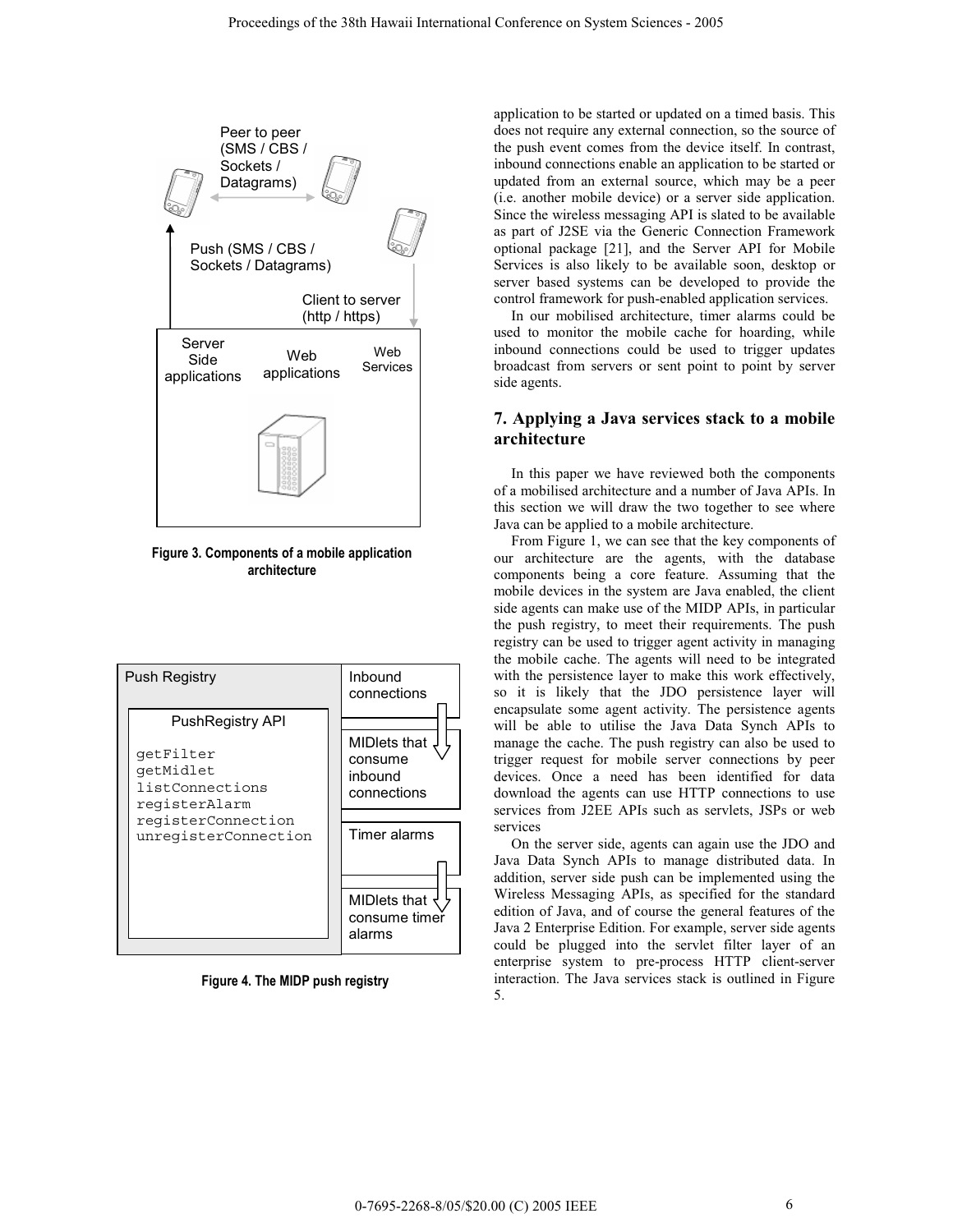

**Figure 3. Separate stack for the stack for the stack for the stack for stack for the stack for stack for the stack for the stack for stack for stack for stack for stack for stack for stack for stack for stack for stack fo applications** 

# **8. Java Specification requests and future mobile architectures.**

In this paper we have identified a small number of core Java specifications that are required to build a mobilised software architecture using standard Java APIs. Some of these (e.g. Java Technology for the Wireless Industry and J2EE) already provide viable standards and J2EE) already provide viable standards and implementations for such architectures. In contrast, although it is fully specified, Java Data Objects does not yet provide us with an implementation that can run on the smallest mobile devices (i.e., those that use the MIDP APIs), but we may expect these to be developed. Some other relevant specifications are still at the request stage within the JCP and have not yet been published. Most importantly for this discussion, the Java Data Synch API is currently in this state. Of the nearly 300 specifications requests listed by the JCP [22], many are in a state of flux, and not all will necessarily be accepted, or may be withdrawn. However, JSR such as JSR 87 (Java Agent Services) and JSRs 232 and 233 (Mobile Operational Management and J2EE Mobile Device Management and Monitoring Specification) may be of real value in the future.

# **9. Related work**

The architectural framework described here is based on pooled features from a number of systems surveyed by [5] and [6], and the combined features of a number of current and proposed Java APIs. However there are some alternative architectures, variations and related technologies that might be considered. Burge et al [23] propose a system based on pervasive store-and-forward

data stores that gather data from roaming devices via Jini [24]. Unlike the architecture described here, responsibility for ensuring that data is reconciled with the central database lies with the mobile storage rather than the mobile device. Wolfe [25] also indicates that potential ubiquity of Jini enabled devices could support such architectures, despite the initial slow take up of the technology.

Lunney and McCaughey's [26] discussion of remote persistence implementations with Java focuses on socket level and RMI connections, describing an applet/RMI client architecture where persistence is confined to the server. However, their architecture could be extended to include client side object caches. RMI based systems in particular do have the advantage of serializing objects between client and server, whereas the Java Synch model described here will probably use an intermediate data format (if it follows the lead of SyncML.) Also, although their discussion is limited to applets as the RMI client, J2ME can support a specialised RMI layer [27], though the current specification is unavailable on the smaller mobile devices that use CLDC.

The Java APIs for Integrated Networks (JAIN) are another feature of Java in the telecommunications field that could be considered in a mobilised enterprise system, though they do not impact specifically on the generic architecture described in this paper. For example, Tsuei and Sung [28] describe a 'JAIN-like platform' for ubiquitous information services, including WAP based mobile Java systems. However, they do not address the JAIN APIs directly. The intention of JAIN is to provide standard Java APIs for converged IP and PSTN networks, though there have been some problems finding support for some aspects of the service provider APIs, and seven specification requests in this area have been withdrawn [29].

One of the more common features of experimental mobilised systems is the use of mobile, rather than static, agents. In this paper we describe a system of client and server side agents that manage the transfer of data, but they themselves remain on their host devices. In contrast, many systems have been described where the ability of agents to migrate between, and execute on, multiple devices is exploited. Java is the language of choice for many agent based system, since the mobile agents take advantage of dynamic loading to transfer programs, data and metadata between devices [30]. Agent based systems can enable complex interactions between agents and resources so that disparate programs and data can be marshalled to achieve a specific task An example of this type of systems is StratOSphere [31], though it should be noted that this is not necessarily targeted at small mobile devices, rather, the focus is the mobility of code. However, there may be some benefit to the integration of mobile agents into the architecture described here. The main limitation in terms of building a standardised framework from Java components might be the slow progress of standardisation. Whereas a static agent can easily be encapsulated behind another local API, such as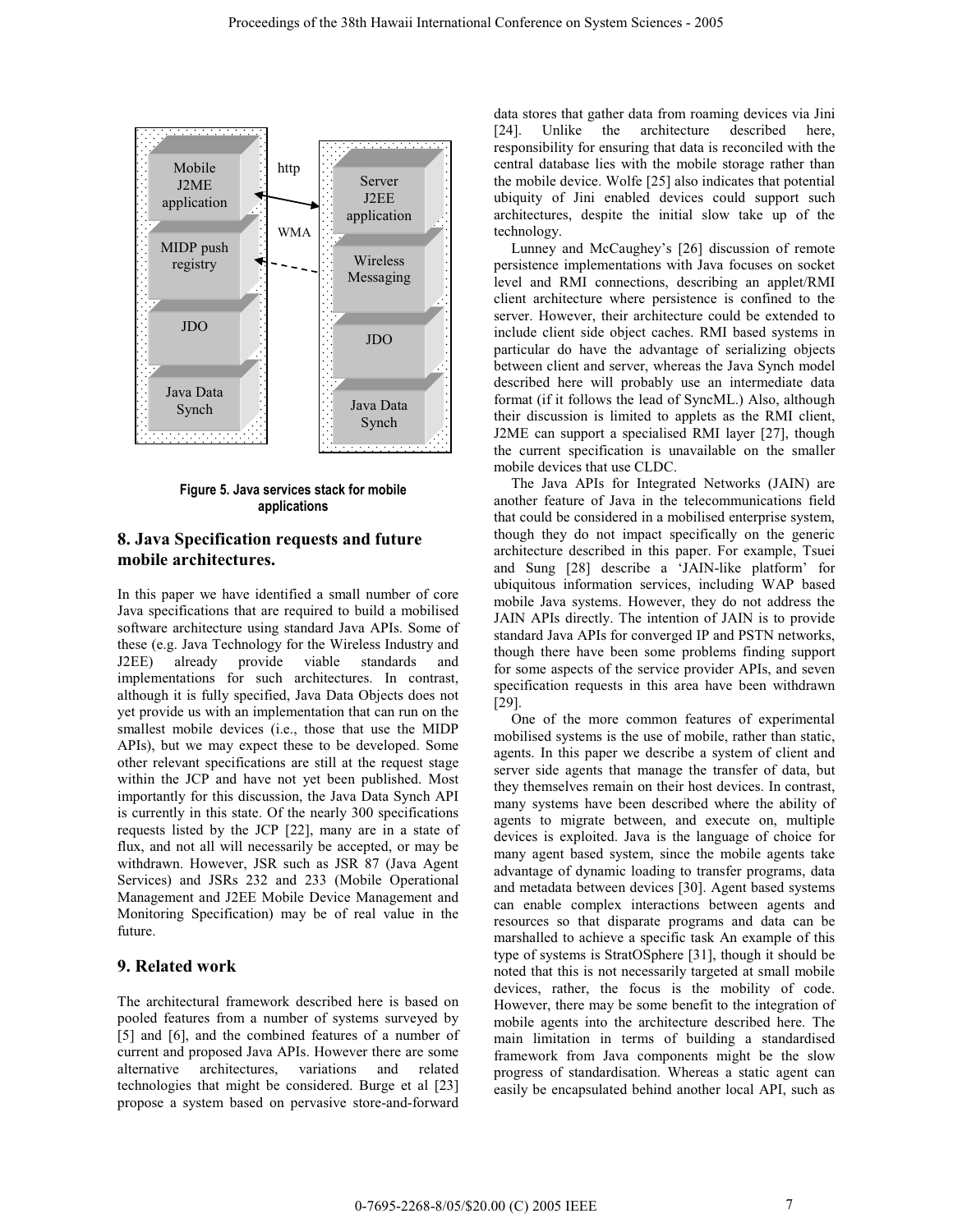a Java Data Objects implementation, a mobile agent system would require exposing more proprietary APIs.

Mobile agents rely on the dynamic loading capabilities of their host virtual machines, and a similar technique of dynamic loading is used in the MOCA system, though rather than being based on autonomous agents, the focus here is on a service oriented architecture [32]. The technique used is similar in principle to a combination of Jini style features and Java embedded server. Again, aspects of a service oriented architecture might complement the approach described in this paper, and could be regarded as being orthogonal to it rather than providing a completely different approach.

## **10. Conclusion**

In this paper we have described a generic architecture for mobilised systems drawn from a number of previous examples, and explored the relationship between the various components of this architecture and a number of Java specifications, either current or in progress. In particular we have focused on those APIs that enable the effective management of distributed data and two way communications between clients, servers and peers in systems that include the smallest of mobile devices. Once a critical mass of the relevant specifications has been fully published and implemented, we will have the opportunity to move from experimental and proprietary architectures for mobilised enterprise systems to standardised, platform independent, interoperable frameworks. This should foster more reuse and reliability and enable the building of more efficient and powerful mobilised systems. Most of the components of the necessary J2ME architecture are in place. Critical work, however, has to be done in the areas of integrating JTWI compatible JDO implementations with the Data Synch API if such frameworks are to transparently manage the mobilisation of data.